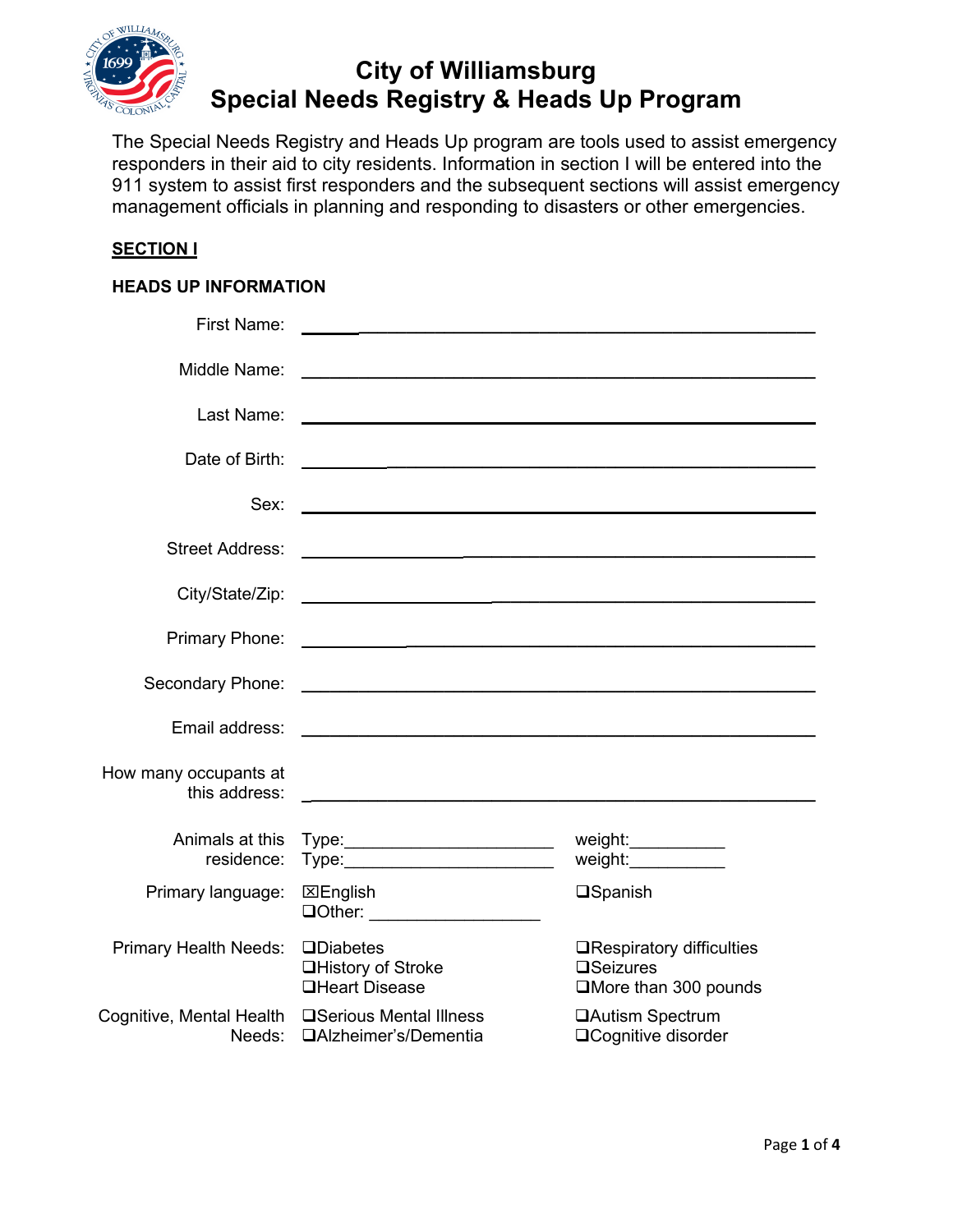## **SECTION II**

| <b>EMERGENCY MANAGEMENT PLANNING</b>                 |                                                                                                                                                                         |                                                                                          |                                                                                                                                                                                                                                                   |
|------------------------------------------------------|-------------------------------------------------------------------------------------------------------------------------------------------------------------------------|------------------------------------------------------------------------------------------|---------------------------------------------------------------------------------------------------------------------------------------------------------------------------------------------------------------------------------------------------|
| Do you have an emergency plan?                       | $\Box$ Yes                                                                                                                                                              | $\square$ No                                                                             |                                                                                                                                                                                                                                                   |
| Do you have a generator?                             | $\Box$ Yes                                                                                                                                                              | $\square$ No                                                                             |                                                                                                                                                                                                                                                   |
| Do you have a care giver or attendant?               | $\Box$ Yes                                                                                                                                                              | $\square$ No                                                                             |                                                                                                                                                                                                                                                   |
| Name of home health caregiver:                       |                                                                                                                                                                         |                                                                                          |                                                                                                                                                                                                                                                   |
| Phone Number:                                        |                                                                                                                                                                         |                                                                                          |                                                                                                                                                                                                                                                   |
| Do you plan to go to shelter if told to<br>evacuate? | $\Box$ Yes                                                                                                                                                              | $\square$ No                                                                             |                                                                                                                                                                                                                                                   |
| Is there an elevator for use at the residence?       | $\Box$ Yes                                                                                                                                                              | $\square$ No                                                                             |                                                                                                                                                                                                                                                   |
| Mobility:                                            | <b>QAmbulatory</b>                                                                                                                                                      | $\Box$ Ambulatory with help<br><b>QManual wheelchair</b>                                 | □ Power chair or scooter<br>$\square$ Walker/cane/crutches<br>$\square$ White cane                                                                                                                                                                |
| Other mobility issues:                               |                                                                                                                                                                         |                                                                                          |                                                                                                                                                                                                                                                   |
| Allergies:                                           |                                                                                                                                                                         |                                                                                          |                                                                                                                                                                                                                                                   |
| Do you use any of the following:                     | $\Box$ Apnea Monitor<br><b>ONebulizer</b><br><b>QCatheter</b><br>$\Box$ Oxygen<br><b>OCPAP</b><br>$\Box G$ or J tube<br><b>□Hospice care</b><br>$\Box$ Insulin (refrig) | <b>□Electricity-intermittent</b><br><b>QElectric-continuous</b><br>□Insulin (non-refrig) | <b>□Special Diet</b><br>□Wound Dressing<br><b>OTracheotomy</b><br>$\Box$ IV Therapy<br><b>OVentilator</b><br><b>QColostomy</b><br><b>QDialysis</b><br>□Pacemaker or Related<br><b>□Prescription meds</b><br>$\square$ Suctioning<br>$\Box$ Other: |
| Do you require assistance with:                      | $\Box$ Bathing<br><b>□Getting dressed</b><br><b>QCommunication</b><br>$\Box$ Transferring                                                                               |                                                                                          | $\Box$ Feeding<br>$\Box$ Guidance (visual or other)<br><b>□Taking medication</b><br>$\Box$ Toileting                                                                                                                                              |
| <b>Communication Impairments:</b>                    | $\Box$ Deaf<br><b>□Hard of hearing</b>                                                                                                                                  |                                                                                          | □Speech impaired<br><b>IMemory issues</b>                                                                                                                                                                                                         |

### **SECTION III**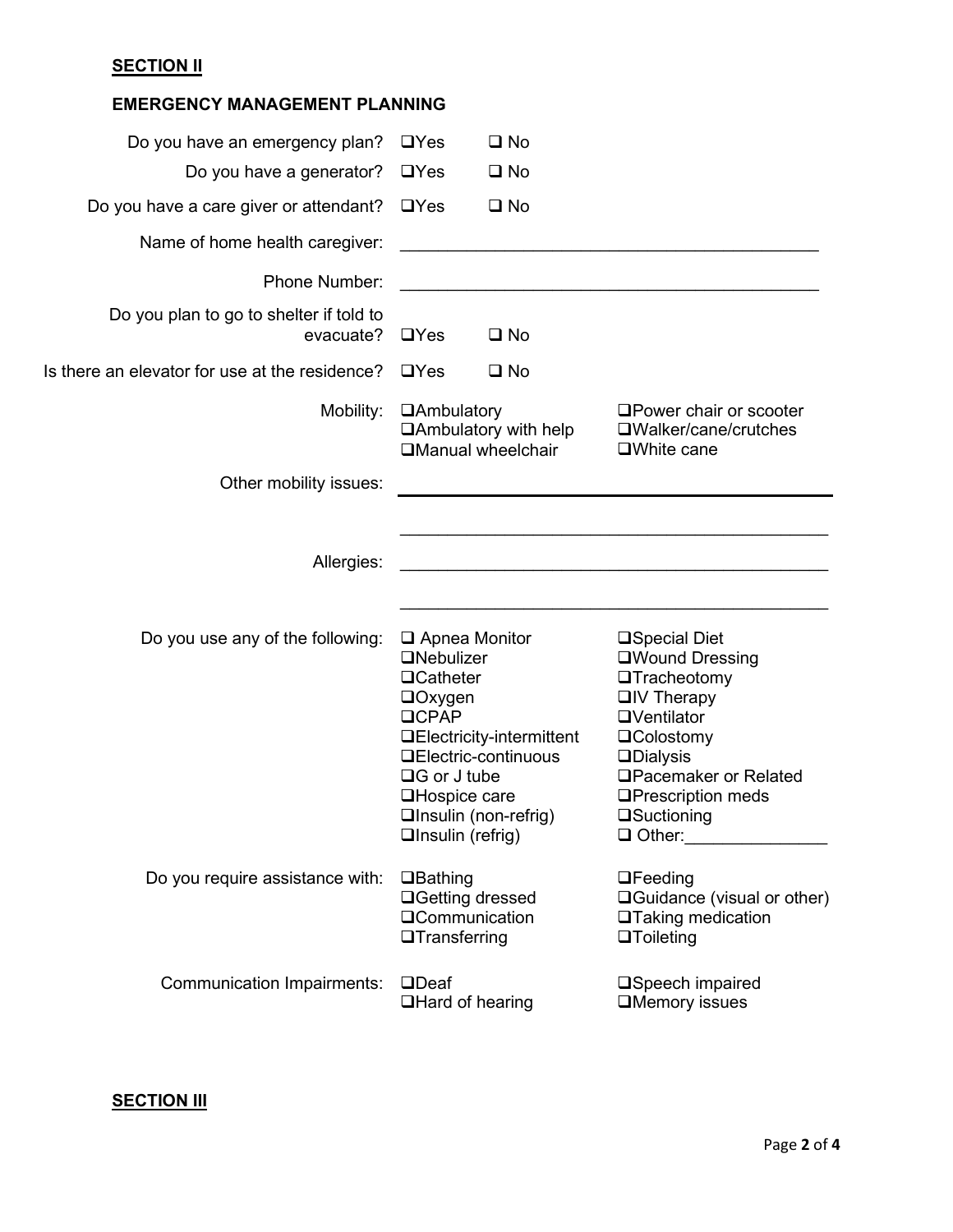### **TRANSPORTATION INFORMATION**

| Do you have access to private transportation: $\Box$ Yes   | $\square$ No |
|------------------------------------------------------------|--------------|
| Can you ride a regular bus with no lift: $\Box$ Yes        | □ No         |
| Do you require an ambulance for transportation: $\Box$ Yes | □No          |

### **SECTION IV**

### **ADDITIONAL CONTACT INFORMATION:**

|                    | <b>Primary physician:</b> The contract of the contract of the contract of the contract of the contract of the contract of the contract of the contract of the contract of the contract of the contract of the contract of the contr |
|--------------------|-------------------------------------------------------------------------------------------------------------------------------------------------------------------------------------------------------------------------------------|
|                    |                                                                                                                                                                                                                                     |
|                    |                                                                                                                                                                                                                                     |
|                    |                                                                                                                                                                                                                                     |
|                    |                                                                                                                                                                                                                                     |
|                    |                                                                                                                                                                                                                                     |
|                    |                                                                                                                                                                                                                                     |
|                    |                                                                                                                                                                                                                                     |
|                    |                                                                                                                                                                                                                                     |
| Phone:             |                                                                                                                                                                                                                                     |
|                    | Phone type: Q TTY QSMS QRelay Voice                                                                                                                                                                                                 |
| Alternative phone: |                                                                                                                                                                                                                                     |
|                    | Phone type: Q TTY QSMS QRelay Voice                                                                                                                                                                                                 |
|                    |                                                                                                                                                                                                                                     |
|                    |                                                                                                                                                                                                                                     |

### **SECTION V**

**SUMMARY**